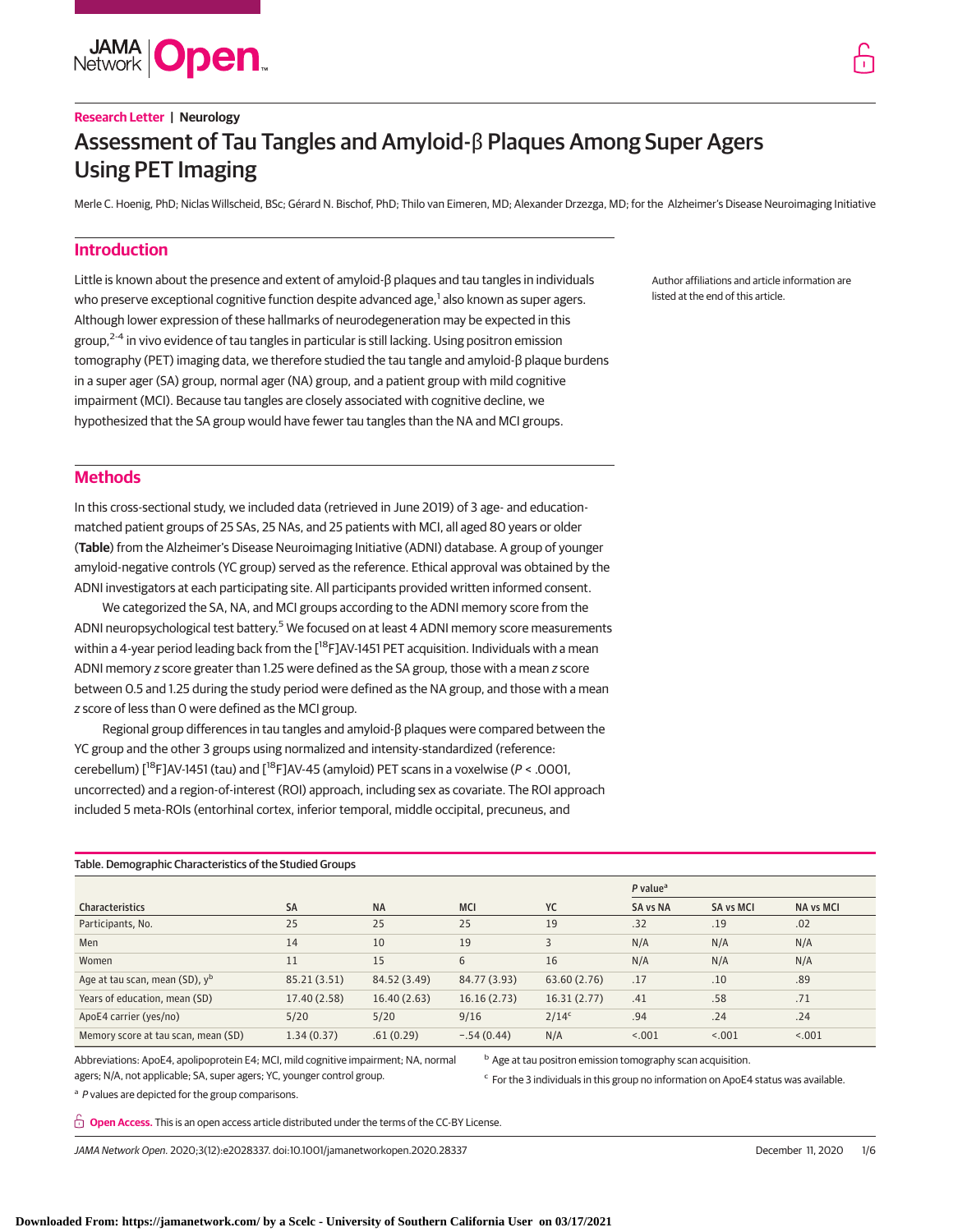orbitofrontal gyrus) and was corrected for multiple comparisons (Bejamini Hochberg correction).<sup>6</sup> Statistical testing was 2-sided with P < .05 considered statistically significant and analysis of covariance corrected for sex. Final statistical analysis was performed using SPSS version 25 (IBM Corp) in September 2020.

## **Results**

There were 94 participants, including 48 women (51.06%). The mean (SD) age was 85.21 (3.51) years for the SA group, 84.52 (3.49) years for the NA group, 84.77 (3.93) years for the MCI group, and 63.60 (2.76) years for the YC group.

The results of the voxelwise analysis (**Figure**, A) yielded no differences in tau tangles and amyloid-β plaques when comparing the SA group with the YC group. In contrast, the NA group presented with higher tau burden in medial temporal regions but no differences in amyloid burden compared with YC group. The MCI group demonstrated both elevated amyloid and tau burden.



A and B, All brain projections represent the contrast of the respective group against the younger healthy cognitively normal group (P < .0001, uncorrected). C and D, Box plots show significant differences between regional standard uptake value ratios (SUVRs) of the 4 groups. Lines within boxes denote medians, tops and bottoms of boxes denote 75th and 25th percentiles, error bars denote 95% CIs, and circles denote outliers.

Benjamini Hochberg corrected P value threshold was  $P \leq .022$  for tau burden and  $P \leq .007$  for amyloid burden.

<sup>a</sup> Comparison of respective group vs younger healthy control group.

**b** Comparison of super agers vs normal agers.

 $\bigcap$  JAMA Network Open. 2020;3(12):e2028337. doi:10.1001/jamanetworkopen.2020.28337 (Reprinted) December 11, 2020 2/6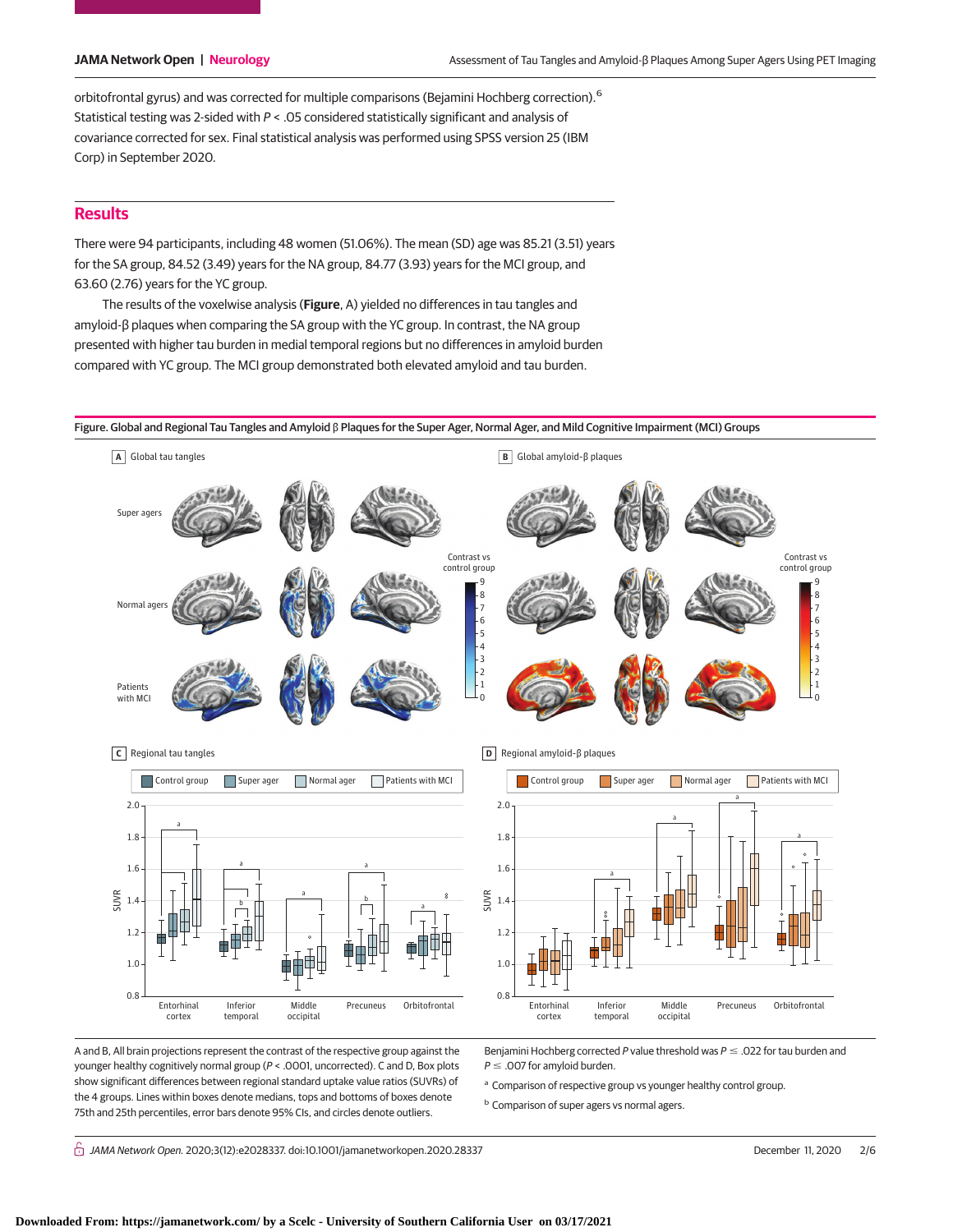Significant differences of the ROI analysis surviving multiple comparison correction (Figure, B) accorded with the results of the voxelwise analysis. The NA group had more tau tangles in entorhinal  $(F<sub>1,40</sub> = 19.808; P < .001)$ , inferior temporal  $(F<sub>1,40</sub> = 22.461; P < .001)$ , and orbitofrontal  $(F<sub>140</sub> = 5.698; P = .02)$  regions, and the MCI group presented overall greater pathogenic burden (P = .01) except tau tangles in the orbitofrontal region ( $F_{1,40}$  = 2.128; P = .15) and amyloid plaques in the entorhinal region ( $F_{1,40}$  = 3.484; P = .07) compared with the YC group. Direct comparison of NAs vs SAs yielded significantly higher inferior temporal ( $F_{1,45}$  = 7.45; P = .009) and precuneal  $(F<sub>1.45</sub> = 7.74; P = .008)$  tau tangles in the NA group.

### **Discussion**

The in vivo findings of this cross-sectional study suggest that the phenomenon of super aging may be associated with higher brain resistance against the buildup of both tau tangles and amyloid-β plaques, which could prevent neurodegeneration, as previously hypothesized.<sup>1,3</sup> Normal aging, in contrast, appears to be associated with tau tangles but not amyloid plaques, pointing to a role of isolated tau accumulation in age-related cognitive decline, whereas synergistic effects of both proteinopathies seem to accelerate the unsuccessful aging process as seen in MCI.

A limitation of this study was the small sample size. Despite the small sample size and the crosssectional design, this study may stimulate future longitudinal assessments in larger, less selective cohorts also examining the role of lifestyle and molecular pathways, to decipher causal factors associated with successful aging. Overall, the characterization of individuals who remain resistant to these aging-associated proteinopathies, may inspire novel concepts for cognitive preservation in older age and therapy of neurodegeneration.

#### **ARTICLE INFORMATION**

**Accepted for Publication:** October 6, 2020.

**Published:** December 11, 2020. doi[:10.1001/jamanetworkopen.2020.28337](https://jama.jamanetwork.com/article.aspx?doi=10.1001/jamanetworkopen.2020.28337&utm_campaign=articlePDF%26utm_medium=articlePDFlink%26utm_source=articlePDF%26utm_content=jamanetworkopen.2020.28337)

**Open Access:** This is an open access article distributed under the terms of the [CC-BY License.](https://jamanetwork.com/journals/jamanetworkopen/pages/instructions-for-authors#SecOpenAccess/?utm_campaign=articlePDF%26utm_medium=articlePDFlink%26utm_source=articlePDF%26utm_content=jamanetworkopen.2020.28337) © 2020 Hoenig MC et al.JAMA Network Open.

**Corresponding Author:** Merle C. Hoenig, PhD, Research Center Juelich, Institute for Neuroscience and Medicine II, Molecular Organization of the Brain, Wilhelm-Johnen-Straße 1, 52428 Juelich, Germany [\(m.hoenig@fz](mailto:m.hoenig@fz-juelich.de)[juelich.de\)](mailto:m.hoenig@fz-juelich.de).

**Author Affiliations:** Research Center Juelich, Institute for Neuroscience and Medicine II, Molecular Organization of the Brain, Juelich, Germany (Hoenig, Drzezga); Department of Nuclear Medicine, Faculty of Medicine and University Hospital Cologne, University of Cologne, Cologne, Germany (Hoenig, Willscheid, Bischof, van Eimeren, Drzezga); Department of Neurology, Faculty of Medicine and University Hospital Cologne, University of Cologne, Cologne, Germany (van Eimeren); German Center for Neurodegenerative Diseases, Bonn, Germany (van Eimeren, Drzezga).

**Author Contributions:** Dr Hoenig had full access to all of the data in the study and takes responsibility for the integrity of the data and the accuracy of the data analysis.

Concept and design: All authors.

Acquisition, analysis, or interpretation of data: Hoenig, Willscheid, van Eimeren, Drzezga.

Drafting of the manuscript: Hoenig, Willscheid, Drzezga.

Critical revision of the manuscript for important intellectual content: Hoenig, Bischof, van Eimeren, Drzezga.

Statistical analysis: Hoenig, Willscheid, Bischof, Drzezga.

Administrative, technical, or material support: Willscheid, van Eimeren, Drzezga.

Supervision: Bischof, van Eimeren, Drzezga.

**Conflict of Interest Disclosures:** Dr van Eimeren reported receiving consulting and lecture fees from Lundbeck A/S, Lilly Germany, and Shire Germany and research funding from the German Research Foundation (DFG), the Leibniz Association, and the EU-joint program for neurodegenerative disease research (JPND). Dr Drzezga

 $\bigcap$  JAMA Network Open. 2020;3(12):e2028337. doi:10.1001/jamanetworkopen.2020.28337 (Reprinted) December 11, 2020 3/6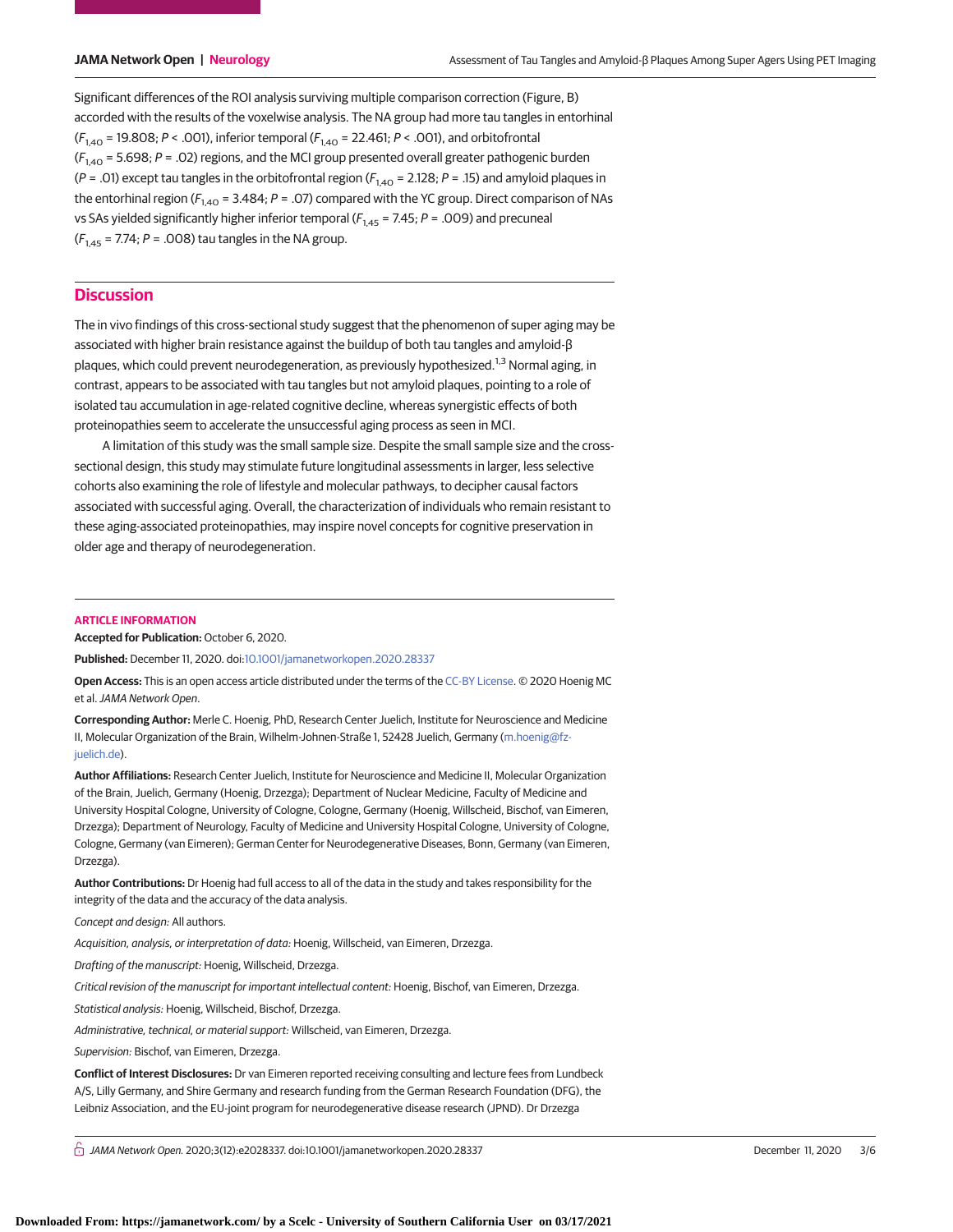reported receiving research support and speaker honoraria by Life Molecular Imaging, AVID/Lilly Radiopharmaceuticals, Siemens Healthineers, and GE Healthcare. No other disclosures were reported.

**Funding/Support:** Dr Bischof received funding from the Alzheimer Forschung Initiative e.V. for the interpretation of the data and review of the manuscript. In addition, this study was supported by the German Research Foundation (DFG, DR 445/9-1) for the analysis and interpretation of the data. Data collection and sharing for this project was funded by the Alzheimer's Disease Neuroimaging Initiative (ADNI) (National Institutes of Health Grant U01 AG024904) and DOD ADNI (Department of Defense award number W81XWH-12-2-0012). ADNI is funded by the National Institute on Aging, the National Institute of Biomedical Imaging and Bioengineering, and through generous contributions from the following: AbbVie, Alzheimer's Association; Alzheimer's Drug Discovery Foundation; Araclon Biotech; BioClinica Inc; Biogen; Bristol-Myers Squibb Company; CereSpir Inc; Cogstate; Eisai Inc; Elan Pharmaceuticals Inc; Eli Lilly and Company; EuroImmun; F. Hoffmann-La Roche Ltd and its affiliated company Genentech Inc; Fujirebio; GE Healthcare; IXICO Ltd; Janssen Alzheimer Immunotherapy Research & Development, LLC; Johnson & Johnson Pharmaceutical Research & Development LLC; Lumosity; Lundbeck; Merck & Co Inc; Meso Scale Diagnostics, LLC; NeuroRx Research; Neurotrack Technologies; Novartis Pharmaceuticals Corporation; Pfizer Inc; Piramal Imaging; Servier; Takeda Pharmaceutical Company; and Transition Therapeutics. The Canadian Institutes of Health Research is providing funds to support ADNI clinical sites in Canada. Private sector contributions are facilitated by the Foundation for the National Institutes of Health. The grantee organization is the Northern California Institute for Research and Education, and the study is coordinated by the Alzheimer's Therapeutic Research Institute at the University of Southern California. ADNI data are disseminated by the Laboratory for Neuro Imaging at the University of Southern California.

**Role of the Funder/Sponsor:** The funders had no role in the design and conduct of the study; collection, management, analysis, and interpretation of the data; preparation, review, or approval of the manuscript; and decision to submit the manuscript for publication.

**Alzheimer's Disease Neuroimaging Initiative: Part A: Leadership and Infrastructure. Principal Investigator:** Michael Weiner, MD, University of California (UC) San Francisco. **ADCS PI and Director of Coordinating Center Clinical Core:** Paul Aisen, MD, UC San Diego. **Executive Committee:** Michael Weiner, MD, UC San Francisco; Paul Aisen, MD, UC San Diego; Ronald Petersen, MD, PhD, Mayo Clinic, Rochester; Clifford R. Jack Jr, MD, Mayo Clinic, Rochester; William Jagust, MD, UC Berkeley; John Q. Trojanowki, MD, PhD, University of Pennsylvania; Arthur W. Toga, PhD, UCLA; Laurel Beckett, PhD, UC Davis; Robert C. Green, MD, MPH, Brigham and Women's Hospital/ Harvard Medical School; Andrew J. Saykin, PsyD, Indiana University; John Morris, MD, Washington University St Louis. **ADNI 2 Private Partner Scientific Board (PPSB) Chair:** Enchi Liu, PhD, Janssen Alzheimer Immunotherapy. **Data and Publication Committee (DPC):** Robert C. Green, MD, MPH, Brigham and Women's Hospital/Harvard Medical School (Chair). **Resource Allocation Review Committee:** Tom Montine, MD, PhD, University of Washington (Chair). **Clinical Core Leaders:** Ronald Petersen, MD, PhD, Mayo Clinic, Rochester (Core PI); Paul Aisen, MD, UC San Diego. **Clinical Informatics and Operations:** Anthony Gamst, PhD, UC San Diego; Ronald G. Thomas, PhD, UC San Diego; Michael Donohue, PhD, UC San Diego; Sarah Walter, MSc, UC San Diego; Devon Gessert, UC San Diego; Tamie Sather, UC San Diego. **Biostatistics Core Leaders and Key Personnel:** Laurel Beckett, PhD, UC Davis (Core PI); Danielle Harvey, PhD, UC Davis; Anthony Gamst, PhD, UC San Diego; Michael Donohue, PhD, UC San Diego; John Kornak, PhD, UC Davis. **MRI Core Leaders and Key Personnel:** Clifford R. Jack Jr, MD, Mayo Clinic, Rochester (Core PI); Anders Dale, PhD, UC San Diego; Matthew Bernstein, PhD, Mayo Clinic, Rochester; Joel Felmlee, PhD, Mayo Clinic, Rochester; Nick Fox, MD, University of London; Paul Thompson, PhD, UCLA School of Medicine; Norbert Schuff, PhD, UCSF MRI; Gene Alexander, PhD, Banner Alzheimer's Institute; Charles DeCarli, MD, UC Davis. **PET Core Leaders and Key Personnel:** William Jagust, MD, UC Berkeley (Core PI); Dan Bandy, MS, CNMT, Banner Alzheimer's Institute; Robert A. Koeppe, PhD, University of Michigan; Norm Foster, MD, University of Utah; Eric M. Reiman, MD, Banner Alzheimer's Institute; Kewei Chen, PhD, Banner Alzheimer's Institute; Chet Mathis, MD, University of Pittsburgh. **Neuropathology Core Leaders:** John Morris, MD, Washington University St Louis; Nigel J. Cairns, PhD, Washington University St Louis; Lisa Taylor-Reinwald, BA, HTL, Washington University St Louis (ASCP). **Biomarkers Core Leaders and Key Personnel:** J. Q. Trojanowki, MD, PhD, University of Pennsylvania (UPenn) School of Medicine (Core PI); Les Shaw, PhD, UPenn School of Medicine Virginia; M. Y. Lee, PhD, MBA, UPenn School of Medicine; Magdalena Korecka, PhD, UPenn School of Medicine. **Informatics Core Leaders and Key Personnel:** Arthur W. Toga, PhD, UCLA (Core PI); Karen Crawford, UCLA; Scott Neu, PhD, UCLA. **Genetics Core Leaders and Key Personnel:** Andrew J. Saykin, PsyD, Indiana University; Tatiana M. Foroud, PhD, Indiana University; Steven Potkin, MD, UC, UC Irvine; Li Shen, PhD, Indiana University. **Early Project Development:** Zaven Kachaturian, PhD, Khachaturian, Radebaugh & Associates (KRA) Inc, Alzheimer's Association's Ronald and Nancy Reagan's Research Institute; Richard Frank, MD, PhD, General Electric; Peter J. Snyder, PhD, University of Connecticut. **NIA:** Susan Molchan, PhD, National Institute on Aging, National Institutes of Health.

**Part B: Investigators by Site: FULL ADNI Investigator Lists. Oregon Health and Science University:** Jeffrey Kaye, MD; Joseph Quinn, MD; Betty Lind, BS; Sara Dolen, BS – Past Investigator. **University of Southern**

 $\bigcap$  JAMA Network Open. 2020;3(12):e2028337. doi:10.1001/jamanetworkopen.2020.28337 (Reprinted) December 11, 2020 4/6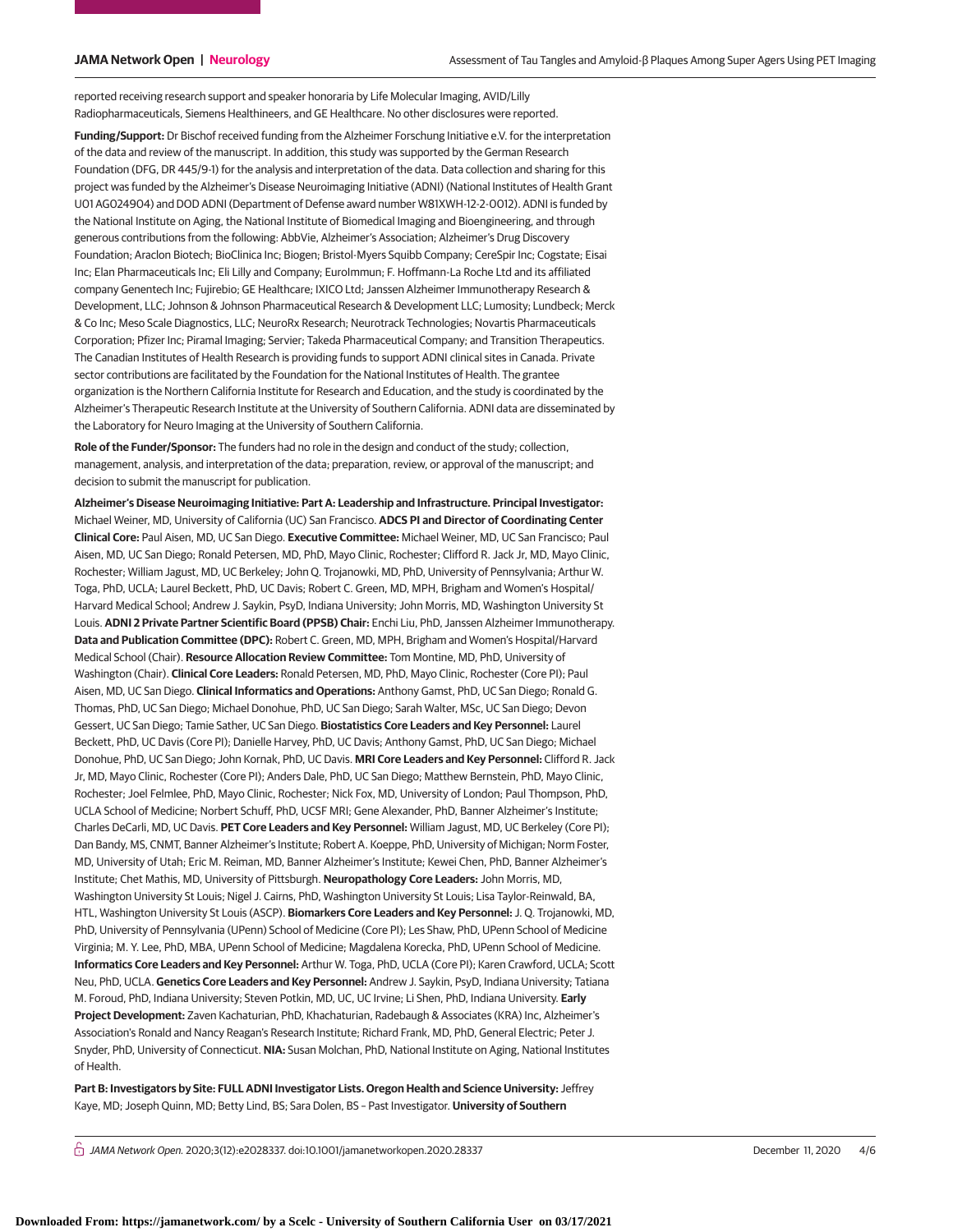**California:** Lon S. Schneider, MD; Sonia Pawluczyk, MD; Bryan M. Spann, DO, PhD. **University of California, San Diego:** James Brewer, MD, PhD; Helen Vanderswag, RN. **University of Michigan:** Judith L. Heidebrink, MD, MS; Joanne L. Lord, LPN, BA, CCRC. **Mayo Clinic, Rochester:** Ronald Petersen, MD, PhD; Kris Johnson, RN. **Baylor College of Medicine:** Rachelle S. Doody, MD, PhD; Javier Villanueva-Meyer, MD; Munir Chowdhury, MBBS, MS. **Columbia University Medical Center:** Yaakov Stern, PhD; Lawrence S. Honig, MD, PhD; Karen L. Bell, MD. **Washington University, St Louis:** John C. Morris, MD; Beau Ances, MD; Maria Carroll, RN, MSN; Sue Leon, RN, MSN; Mark A. Mintun, MD – Past Investigator; Stacy Schneider, APRN, BC, GNP – Past Investigator. **University of Alabama - Birmingham:** Daniel Marson, JD, PhD; Randall Griffith, PhD, ABPP; David Clark, MD. **Mount Sinai School of Medicine:** Hillel Grossman, MD; Effie Mitsis, PhD; Aliza Romirowsky, BA. **Rush University Medical Center:** Leyla deToledo-Morrell, PhD; Raj C. Shah, MD. **Wein Center:** Ranjan Duara, MD; Daniel Varon, MD; Peggy Roberts, CNA. **Johns Hopkins University:** Marilyn Albert; Chiadi Onyike; Stephanie Kielb. **New York University:** Henry Rusinek, PhD; Mony J de Leon, EdD; Lidia Glodzik, MD, PhD. **Duke University Medical Center:** P. Murali Doraiswamy, MD; Jeffrey R. Petrella, MD; R. Edward Coleman, MD. **University of Pennsylvania:** Steven E. Arnold, MD; Jason H. Karlawish, MD; David Wolk, MD. **University of Kentucky:** Charles D. Smith, MD; Greg Jicha, MD; Peter Hardy, PhD. **University of Pittsburgh:** Oscar L. Lopez, MD; MaryAnn Oakley, MA; Donna M. Simpson, CRNP, MPH. **University of Rochester Medical Center:** Anton P. Porsteinsson, MD; Bonnie S. Goldstein, MS, NP; Kim Martin, RN; Kelly M. Makino, BS – Past Investigator; M. Saleem Ismail, MD – Past Investigator; Connie Brand, RN – Past Investigator. **University of California, Irvine:** Ruth A. Mulnard, DNSc, RN, Gaby Thai, MD; Catherine Mc-Adams-Ortiz, MSN, RN, A/GNP. **University of Texas Southwestern Medical School:** Ramon Diaz-Arrastia, MD, PhD; Kristen Martin-Cook, MA; Michael DeVous, PhD. **Emory University:** Allan I. Levey, MD, PhD; James J. Lah, MD, PhD; Janet S. Cellar, DNP, PMHCNS-BC. **University of Kansas, Medical Center:** Jeffrey M. Burns, MD; Heather S. Anderson, MD; Russell H. Swerdlow, MD. **University of California, Los Angeles:** Liana Apostolova, MD; Po H. Lu, PsyD; George Bartzokis, MD – Past Investigator; Daniel H. S. Silverman, MD, PhD – Past Investigator. **Mayo Clinic, Jacksonville:** Neill R Graff-Radford, MBBCH (London); Francine Parfitt, MSH, CCRC; Heather Johnson, MLS, CCRP. **Indiana University:** Martin Farlow, MD; Scott Herring, RN; Ann M. Hake, MD. **Yale University School of Medicine:** Christopher H. van Dyck, MD; Richard E. Carson, PhD; Martha G. MacAvoy, PhD. **McGill Univ, Montreal-Jewish General Hospital:** Howard Chertkow, MD; Howard Bergman, MD; Chris Hosein, MEd. **Sunnybrook Health Sciences, Ontario:** Sandra Black, MD; Dr Bojana Stefanovic Curtis Caldwell, PhD. **U.B.C. Clinic for AD & Related Disorders:** Ging-Yuek Robin Hsiung, MD, MHSc; Howard Feldman, MD; Michele Assaly, MA. **Cognitive Neurology - St Joseph's, Ontario:** Andrew Kertesz, MD; John Rogers, MD; Dick Trost, PhD. **Cleveland Clinic Lou Ruvo Center for Brain Health:** Charles Bernick, MD; Donna Munic, PhD. **Northwestern University:** Diana Kerwin, MD; Marek-Marsel Mesulam, MD; Kristina Lipowski, BA; Chuang-Kuo Wu, MD, PhD – Past Investigator; Nancy Johnson, PhD – Past Investigator. **Premiere Research Inst (Palm Beach Neurology):** Carl Sadowsky, MD; Walter Martinez, MD; Teresa Villena, MD. **Georgetown University Medical Center:** Raymond Scott Turner, MD, PhD; Kathleen Johnson, NP; Brigid Reynolds, NP. **Brigham and Women's Hospital:** Reisa A. Sperling, MD; Keith A. Johnson, MD; Gad Marshall, MD; Meghan Frey – Past Investigator. **Stanford University:** Allyson Rosen, PhD; Jared Tinklenberg, MD. **Banner Sun Health Research Institute:** Marwan Sabbagh, MD, CCRI; Christine Belden, PsyD; Sandra Jacobson, MD. **Boston University:** Neil Kowall, MD; Ronald Killiany, PhD; Andrew E. Budson, MD; Alexander Norbash, MD – Past Investigator; Patricia Lynn Johnson, BA – Past Investigator. **Howard University:** Thomas O. Obisesan, MD, MPH; Saba Wolday, MSc; Salome K. Bwayo, PharmD – Past Investigator. **Case Western Reserve University:** Alan Lerner, MD; Leon Hudson, MPH; Paula Ogrocki, PhD. **University of California, Davis – Sacramento:** Evan Fletcher, PhD; Owen Carmichael, PhD; John Olichney, MD; Charles DeCarli, MD – Past Investigator. **Neurological Care of CNY:** Smita Kittur, MD. **Parkwood Hospital:** Michael Borrie, MD; T-Y. Lee, PhD; Dr Rob Bartha, PhD. **University of Wisconsin:** Sterling Johnson, PhD; Sanjay Asthana, MD; Cynthia M. Carlsson, MD. **University of California, Irvine - BIC:** Steven G. Potkin, MD; Adrian Preda, MD; Dana Nguyen, PhD. **Banner Alzheimer's Institute:** Pierre Tariot, MD; Adam Fleisher, MD; Stephanie Reeder, BA. **Dent Neurologic Institute:** Vernice Bates, MD; Horacio Capote, MD; Michelle Rainka, PhD; Barry A. Hendin, MD. **Ohio State University:** Douglas W. Scharre, MD; Maria Kataki, MD, PhD. **Albany Medical College:** Earl A. Zimmerman, MD; Dzintra Celmins, MD; Alice D. Brown – Past Investigator. **Hartford Hosp, Olin Neuropsychiatry Research Center:** Godfrey D. Pearlson, MD; Karen Blank, MD; Karen Anderson, RN. **Dartmouth-Hitchcock Medical Center:** Andrew J. Saykin, PsyD; Robert B. Santulli, MD; Eben S. Schwartz, PhD. **Wake Forest University Health Sciences:** Kaycee M. Sink, MD, MAS; Jeff D. Williamson, MD, MHS; Pradeep Garg, PhD; Franklin Watkins, MD – Past Investigator. **Rhode Island Hospital:** Brian R. Ott, MD; Henry Querfurth, MD; Geoffrey Tremont, PhD. **Butler Hospital:** Stephen Salloway, MD, MS; Paul Malloy, PhD; Stephen Correia, PhD. **UC San Francisco:** Howard J. Rosen, MD; Bruce L. Miller, MD. **Medical University South Carolina:** Jacobo Mintzer, MD, MBA; Crystal Flynn Longmire, PhD; Kenneth Spicer, MD, PhD.

**Additional Information:** Data used in preparation of this article were obtained from the ADNI database [\(http://adni.](http://adni.loni.usc.edu/) [loni.usc.edu/\)](http://adni.loni.usc.edu/). As such, the investigators within the ADNI contributed to the design and implementation of ADNI and/or provided data but did not participate in analysis or writing of this report. A complete listing of ADNI investigators can be found at http://adni.loni.usc.edu/wpcontent/uploads/how\_to\_apply/ADNI\_Acknowledgement [List.pdf.](http://adni.loni.usc.edu/wpcontent/uploads/how_to_apply/ADNI_Acknowledgement_List.pdf)

 $\bigcap$  JAMA Network Open. 2020;3(12):e2028337. doi:10.1001/jamanetworkopen.2020.28337 (Reprinted) December 11, 2020 5/6